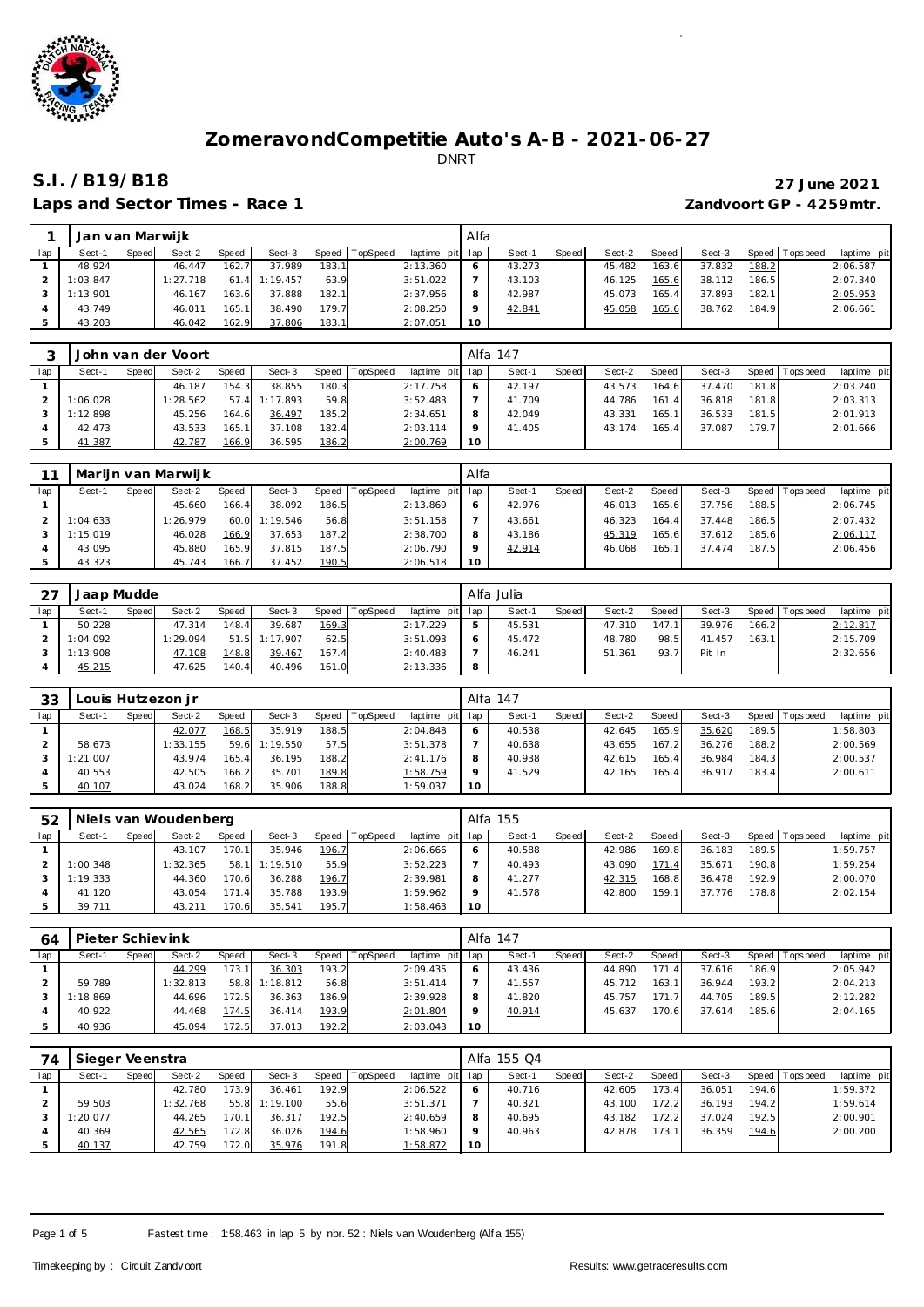

### Laps and Sector Times - Race 1 *Zandvoort GP - 4259mtr.*

# **S.I. /B19/B18 27 June 2021**

| 103 |          |       | Harold van Wessel |       |          |       |                 |             | Alfa 75 |        |       |        |       |        |       |                   |             |
|-----|----------|-------|-------------------|-------|----------|-------|-----------------|-------------|---------|--------|-------|--------|-------|--------|-------|-------------------|-------------|
| lap | Sect-1   | Speed | Sect-2            | Speed | Sect-3   | Speed | <b>TopSpeed</b> | laptime pit | lap     | Sect-1 | Speed | Sect-2 | Speed | Sect-3 |       | Speed   Tops peed | laptime pit |
|     |          |       | 46.547            | 148.1 | 39.108   | 172.8 |                 | 2:17.892    |         | 43.927 |       | 45.944 | 147.9 | 38.948 | 170.9 |                   | 2:08.819    |
|     | 1:05.392 |       | 1:28.422          | 60.4  | 1:17.962 | 60.6  |                 | 3:51.776    |         | 44.386 |       | 47.332 | 145.2 | 39.1   | 170.6 |                   | 2:10.835    |
|     | 1:14.143 |       | 46.604            | 148.6 | 39.288   | 170.9 |                 | 2:40.035    | 8       | 45.173 |       | 46.320 | 147.  | 39.163 | 169.0 |                   | 2:10.656    |
|     | 43.902   |       | 45.995            | 148.4 | 38.944   | 169.8 |                 | 2:08.841    |         | 44.426 |       | 46.100 | 147   | 39.299 | 168.8 |                   | 2:09.825    |
|     | 43.912   |       | 45.904            | 148.8 | 38.752   | 170.9 |                 | 2:08.568    | 10      |        |       |        |       |        |       |                   |             |

| 111 |        |       | lede - Rutger Velde |       |        |       |          |                 |    | Alfa 75 |       |        |       |        |       |                 |             |
|-----|--------|-------|---------------------|-------|--------|-------|----------|-----------------|----|---------|-------|--------|-------|--------|-------|-----------------|-------------|
| lap | Sect-1 | Speed | Sect-2              | Speed | Sect-3 | Speed | TopSpeed | laptime pit lap |    | Sect-1  | Speed | Sect-2 | Speed | Sect-3 |       | Speed Tops peed | laptime pit |
|     | 51.989 |       | 6:18.873            | 96.3  | 45.633 | 164.6 |          | 7:56.495        | .5 | 48.768  |       | 51.906 | 142.1 | 43.597 | 158.4 |                 | 2:24.271    |
|     | 48.107 |       | 52.046              | 141.5 | 44.038 | 161.2 |          | 2:24.191        |    | 48.318  |       | 51.239 | 139.7 | 44.160 | 156.1 |                 | 2:23.717    |
|     | 48.268 |       | 51.673              | 141.9 | 43.329 | 161.9 |          | 2:23.270        |    | 48.044  |       | 50.468 | 140.4 | 43.037 | 158.4 |                 | 2:21.549    |
|     | 48.035 |       | 52.723              | 137.9 | 42.708 | 161.2 |          | 2:23.466        | 8  |         |       |        |       |        |       |                 |             |

|     | 112   Michael Chin |       |        |       |        |       |          |                    | Alfa | 145      |       |          |       |         |      |                   |             |
|-----|--------------------|-------|--------|-------|--------|-------|----------|--------------------|------|----------|-------|----------|-------|---------|------|-------------------|-------------|
| lap | Sect-1             | Speed | Sect-2 | Speed | Sect-3 | Speed | TopSpeed | laptime<br>pit lap |      | Sect-    | Speed | Sect-2   | Speed | Sect-3  |      | Speed   Tops peed | laptime pit |
|     | 50.280             |       | 47.644 | 146.7 | 40.887 | 167.4 |          | 2:18.811           |      | 1:03.942 |       | 1:28.978 | 51.2  | :18.050 | 65.0 |                   | 3:50.970    |

| 129 | Robin Steutel |       |          |       |          |         |                 |                 | Alfa |        |       |        |        |        |       |                 |             |
|-----|---------------|-------|----------|-------|----------|---------|-----------------|-----------------|------|--------|-------|--------|--------|--------|-------|-----------------|-------------|
| lap | Sect-1        | Speed | Sect-2   | Speed | Sect-3   | Speed 1 | <b>TopSpeed</b> | laptime pit lap |      | Sect-1 | Speed | Sect-2 | Speed  | Sect-3 |       | Speed Tops peed | laptime pit |
|     |               |       | 43.212   | 160.0 | 36.692   | 186.2   |                 | 2:05.818        |      | 40.333 |       | 42.963 | 162.9  | 35.997 | 191.5 |                 | 1:59.293    |
|     | 58.749        |       | 1:33.206 | 56.6  | 1:19.296 | 53.0    |                 | 3:51.251        |      | 39.959 |       | 43.265 | 164.9  | 36.070 | 190.5 |                 | 1:59.294    |
|     | 1:20.707      |       | 44.369   | 163.4 | 36.471   | 185.6   |                 | 2: 41.547       |      | 40.568 |       | 43.385 | 164.9  | 36.659 | 184.3 |                 | 2:00.612    |
|     | 41.151        |       | 42.617   | 161.7 | 35.959   | 189.8   |                 | 1:59.727        |      | 42.644 |       | 42.646 | 163.41 | 36.219 | 185.9 |                 | 2:01.509    |
|     | 39.819        |       | 43.054   | 161.4 | 36.063   | 190.8   |                 | 1:58.936        | 10   |        |       |        |        |        |       |                 |             |

| 147 |          |       | Ewald Wenmakers |       |          |       |          |                 |         | Alfa 147 |       |        |       |        |        |                   |             |
|-----|----------|-------|-----------------|-------|----------|-------|----------|-----------------|---------|----------|-------|--------|-------|--------|--------|-------------------|-------------|
| lap | Sect-1   | Speed | Sect-2          | Speed | Sect-3   | Speed | TopSpeed | laptime pit lap |         | Sect-1   | Speed | Sect-2 | Speed | Sect-3 |        | Speed   Tops peed | laptime pit |
|     | 49.931   |       | 46.896          | 153.0 | 39.763   | 177.6 |          | 2:16.590        | $\circ$ | 44.208   |       | 46.271 | 153.2 | 39.530 | 173.41 |                   | 2:10.009    |
|     | 1:04.803 |       | 1:28.777        | 56.9  | 1:18.145 | 58.0  |          | 3:51.725        |         | 44.149   |       | 47.607 | 153.2 | 39.404 | 173.41 |                   | 2:11.160    |
|     | 1:12.469 |       | 46.843          | 151.9 | 39.213   | 175.9 |          | 2:38.525        | 8       | 44.664   |       | 48.778 | 153.2 | 39.371 | 171.7  |                   | 2:12.813    |
|     | 43.789   |       | 46.541          | 153.8 | 39.077   | 174.8 |          | 2:09.407        | $\circ$ | 44.184   |       | 46.736 | 150.2 | 39.342 | 170.9  |                   | 2:10.262    |
|     | 44.006   |       | 46.202          | 152.5 | 39.108   | 173.6 |          | 2:09.316        | 10      |          |       |        |       |        |        |                   |             |

| 208 | Jorg Roodbeen |       |           |              |          |       |          |                 |   | <b>BMW Compact</b> |              |        |           |        |       |                   |             |
|-----|---------------|-------|-----------|--------------|----------|-------|----------|-----------------|---|--------------------|--------------|--------|-----------|--------|-------|-------------------|-------------|
| lap | Sect-1        | Speed | Sect-2    | <b>Speed</b> | Sect-3   | Speed | TopSpeed | laptime pit lap |   | Sect-1             | <b>Speed</b> | Sect-2 | Speed     | Sect-3 |       | Speed   Tops peed | laptime pit |
|     | 47.635        |       | 47.944    | 150.4        | 1:15.344 | 54.4  |          | 2:50.923        | ь | 44.310             |              | 46.402 | 150.8     | 39.267 | 172.2 |                   | 2:09.979    |
|     | 1:32.947      |       | 1: 41.411 | 53.6         | 43.769   | 172.0 |          | 3:58.127        |   | 43.681             |              | 45.824 | 151.5     | 39.106 | 170.1 |                   | 2:08.611    |
|     | 44.090        |       | 46.425    | 150.8        | 39.494   | 169.5 |          | 2:10.009        |   | 43.596             |              | 46.101 | 150.4     | 39.184 | 169.3 |                   | 2:08.881    |
|     | 44.250        |       | 46.470    | 150.6        | 39.437   | 170.3 |          | 2:10.157        | 8 | 45.819             |              | 46.597 | 151<br>.5 | 39.867 | 173.1 |                   | 2:12.283    |

|     | 210 Don Hermans |       |          |       |          |       |          |             |              | <b>BMW Compact</b> |              |        |       |        |       |                 |             |
|-----|-----------------|-------|----------|-------|----------|-------|----------|-------------|--------------|--------------------|--------------|--------|-------|--------|-------|-----------------|-------------|
| lap | Sect-1          | Speed | Sect-2   | Speed | Sect-3   | Speed | TopSpeed | laptime pit | lap          | Sect-1             | <b>Speed</b> | Sect-2 | Speed | Sect-3 |       | Speed Tops peed | laptime pit |
|     | 47.854          |       | 48.551   | 116.8 | 1:23.686 | 52.2  |          | 3:00.091    | $\mathbf{p}$ | 44.866             |              | 47.082 | 146.7 | 39.453 | 169.5 |                 | 2:11.401    |
|     | 1:35.568        |       | 1:36.198 | 78.4  | 42.477   | 169.0 |          | 3:54.243    | 6            | 45.491             |              | 48.784 | 148.6 | 39.596 | 168.0 |                 | 2:13.871    |
|     | 45.096          |       | 46.732   | 147.1 | 39.984   | 169.8 |          | 2:11.812    |              | 45.451             |              | 47.533 | 147.1 | 39.815 | 167.7 |                 | 2:12.799    |
|     | 44.908          |       | 46.926   | 146.3 | 39.884   | 169.3 |          | 2:11.718    | 8            | 45.305             |              | 46.908 | 147.7 | 40.091 | 166.4 |                 | 2:12.304    |

| 212 |          |       | Evert Mastenbroek |       |          |         |                 |                 |    | <b>BMW Compact</b> |       |        |       |        |       |                   |             |
|-----|----------|-------|-------------------|-------|----------|---------|-----------------|-----------------|----|--------------------|-------|--------|-------|--------|-------|-------------------|-------------|
| lap | Sect-1   | Speed | Sect-2            | Speed | Sect-3   | Speed T | <b>TopSpeed</b> | laptime pit lap |    | Sect-1             | Speed | Sect-2 | Speed | Sect-3 |       | Speed   Tops peed | laptime pit |
|     | 46.466   |       | 46.069            | 150.2 | 1:09.972 | 50.0    |                 | 2:42.507        |    | 43.041             |       | 45.527 | 150.2 | 38.375 | 172.5 |                   | 2:06.943    |
|     | 1:34.732 |       | 1:41.672          | 52.3  | 47.701   | 172.8   |                 | 4:04.105        |    | 42.891             |       | 45.498 | 151.0 | 38.643 | 172.2 |                   | 2:07.032    |
|     | 43.747   |       | 45.441            | 150.6 | 38.422   | 172.2   |                 | 2:07.610        |    | 42.596             |       | 44.650 | 153.6 | 39.257 | 172.0 |                   | 2:06.503    |
|     | 43.191   |       | 45.245            | 151.3 | 38.377   | 173.4   |                 | 2:06.813        |    | 42.882             |       | 45.621 | 151.0 | 39.226 | 169.3 |                   | 2:07.729    |
|     | 43.032   |       | 45.247            | 153.2 | 38.530   | 173.6   |                 | 2:06.809        | 10 |                    |       |        |       |        |       |                   |             |

| 215 |          |       |          |       | Andre Onderwater - Marcel Roeleveld |       |          |                 |    | <b>BMW Compact</b> |              |        |       |        |       |                 |             |
|-----|----------|-------|----------|-------|-------------------------------------|-------|----------|-----------------|----|--------------------|--------------|--------|-------|--------|-------|-----------------|-------------|
| lap | Sect-1   | Speed | Sect-2   | Speed | Sect-3                              | Speed | TopSpeed | laptime pit lap |    | Sect-1             | <b>Speed</b> | Sect-2 | Speed | Sect-3 |       | Speed Tops peed | laptime pit |
|     | 46.321   |       | 46.623   | 147.9 | 1:14.029                            | 51.9  |          | 2:46.973        |    | 42.767             |              | 45.301 | 149.6 | 38.520 | 173.6 |                 | 2:06.588    |
|     | 1:33.663 |       | 1:41.096 | 54.4  | 44.622                              | 169.0 |          | 3:59.381        |    | 43.111             |              | 44.805 | 149.6 | 38.225 | 170.3 |                 | 2:06.141    |
|     | 43.246   |       | 44.827   | 150.4 | 38.002                              | 173.1 |          | 2:06.075        |    | 42.826             |              | 44.703 | 150.0 | 39.373 | 168.8 |                 | 2:06.902    |
|     | 43.209   |       | 45.259   | 150.2 | 37.998                              | 171.7 |          | 2:06.466        |    | 42.792             |              | 44.711 | 150.0 | 38.297 | 171.2 |                 | 2:05.800    |
|     | 43.472   |       | 44.734   | 150.0 | 38.006                              | 172.5 |          | 2:06.212        | 10 |                    |              |        |       |        |       |                 |             |

Page 2 of 5 Fastest time : 1:58.463 in lap 5 by nbr. 52 : Niels van Woudenberg (Alf a 155)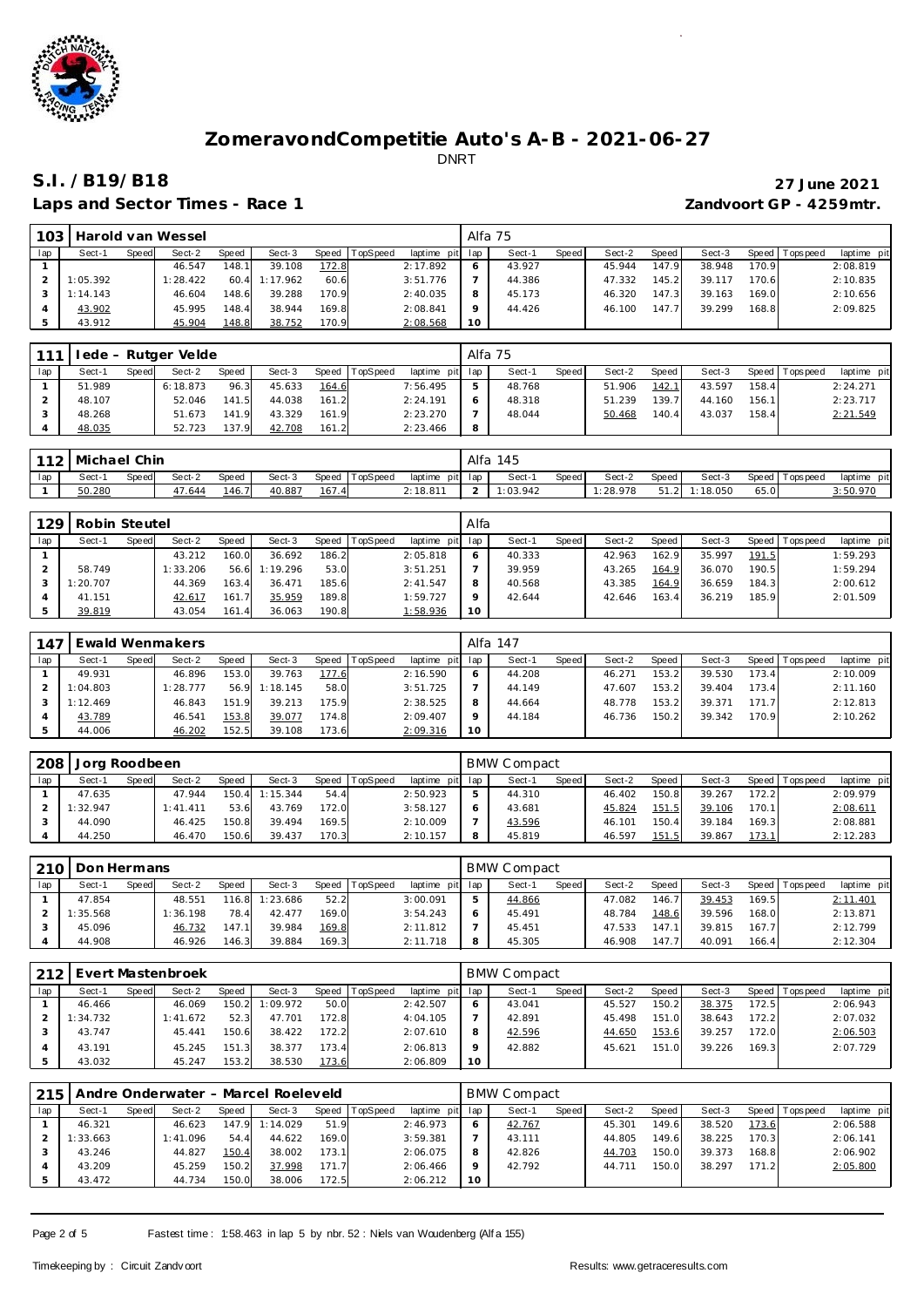

# **S.I. /B19/B18 27 June 2021**

### Laps and Sector Times - Race 1

|                         |  | 27 June 2021 |
|-------------------------|--|--------------|
| Zandvoort GP - 4259mtr. |  |              |

| ∼   | Niek  | nouter<br>$\mathcal{L}$ |        |       |        |       |           |                 | <b>BMW</b> | $\sim$ $\sim$ $\sim$ $\sim$ $\sim$<br>™ ∪ompaul |              |        |              |        |       |          |                |
|-----|-------|-------------------------|--------|-------|--------|-------|-----------|-----------------|------------|-------------------------------------------------|--------------|--------|--------------|--------|-------|----------|----------------|
| lac | Sect- | Speed                   | Sect-2 | Speed | Sect-3 | Speed | TopSpee a | laptime<br>pitl | lan        | Sect-                                           | <b>Speed</b> | Sect-2 | <b>Speed</b> | Sect-3 | Speed | Topspeed | laptime<br>pit |

| 222 | Henk Haar |       |          |       |          |       |                |                 | <b>BMW Compact</b> |       |        |       |        |       |                 |             |
|-----|-----------|-------|----------|-------|----------|-------|----------------|-----------------|--------------------|-------|--------|-------|--------|-------|-----------------|-------------|
| lap | Sect-1    | Speed | Sect-2   | Speed | Sect-3   |       | Speed TopSpeed | laptime pit lap | Sect-1             | Speed | Sect-2 | Speed | Sect-3 |       | Speed Tops peed | laptime pit |
|     | 47.143    |       | 48.056   | 142.9 | 1:18.113 | 52.5  |                | 2:53.312        | 43.978             |       | 46.601 | 146.5 | 39.246 | 169.0 |                 | 2:09.825    |
|     | 1:33.878  |       | 1:40.766 | 50.4  | 46.363   | 166.2 |                | 4:01.007        | 43.687             |       | 46.567 | 146.1 | 39.370 | 168.2 |                 | 2:09.624    |
|     | 44.060    |       | 46.697   | 146.5 | 40.253   | 169.3 |                | 2:11.010        | 44.451             |       | 46.943 | 147.3 | 39.349 | 168.8 |                 | 2:10.743    |
|     | 44.603    |       | 46.642   | 146.7 | 40.550   | 165.9 |                | 2:11.795        | 43.247             |       | 46.184 | 148.4 | 39.199 | 169.3 |                 | 2:08.630    |

| 223 | Gerard Vleming |       |          |       |          |       |          |          |         | BMW Compact |              |        |       |        |       |                 |             |
|-----|----------------|-------|----------|-------|----------|-------|----------|----------|---------|-------------|--------------|--------|-------|--------|-------|-----------------|-------------|
| lap | Sect-1         | Speed | Sect-2   | Speed | Sect-3   | Speed | TopSpeed | laptime  | pit lap | Sect-1      | <b>Speed</b> | Sect-2 | Speed | Sect-3 |       | Speed Tops peed | laptime pit |
|     | 46.267         |       | 45.525   | 150.0 | 1:08.683 | 53.8  |          | 2:40.475 | 6       | 43.044      |              | 44.610 | 150.8 | 38.335 | 168.0 |                 | 2:05.989    |
|     | 1:35.192       |       | 1:41.903 | 51.9  | 48.651   | 167.2 |          | 4:05.746 |         | 43.201      |              | 44.700 | 151.5 | 38.436 | 168.0 |                 | 2:06.337    |
|     | 43.156         |       | 45.300   | 146.5 | 38.322   | 169.0 |          | 2:06.778 |         | 43.241      |              | 44.900 | 149.4 | 38.452 | 167.4 |                 | 2:06.593    |
|     | 43.113         |       | 44.714   | 150.2 | 38.868   | 166.4 |          | 2:06.695 | $\circ$ | 43.444      |              | 45.088 | 150.8 | 38.698 | 168.8 |                 | 2:07.230    |
|     | 44.082         |       | 45.197   | 150.6 | 38.646   | 168.2 |          | 2:07.925 | 10      |             |              |        |       |        |       |                 |             |

| 225 | Feico Giesing |       |          |       |          |       |          |                 |          | <b>BMW Compact</b> |       |        |       |        |       |                  |             |
|-----|---------------|-------|----------|-------|----------|-------|----------|-----------------|----------|--------------------|-------|--------|-------|--------|-------|------------------|-------------|
| lap | Sect-1        | Speed | Sect-2   | Speed | Sect-3   | Speed | TopSpeed | laptime pit lap |          | Sect-1             | Speed | Sect-2 | Speed | Sect-3 | Speed | <b>Tops peed</b> | laptime pit |
|     | 46.470        |       | 46.208   | 152.8 | 1:14.025 | 54.2  |          | 2:46.703        |          | 42.989             |       | 45.469 | 149.8 | 38.353 | 174.2 |                  | 2:06.811    |
|     | 1:34.141      |       | 1:40.069 | 53.4  | 45.428   | 172.2 |          | 3:59.638        |          | 43.090             |       | 45.152 | 150.2 | 38.214 | 173.4 |                  | 2:06.456    |
|     | 43.853        |       | 45.916   | 153.4 | 38.319   | 175.9 |          | 2:08.088        |          | 42.890             |       | 45.405 | 150.4 | 38.364 | 172.5 |                  | 2:06.659    |
|     | 43.091        |       | 46.259   | 153.2 | 38.276   | 176.2 |          | 2:07.626        | $\Omega$ | 43.084             |       | 45.208 | 153.4 | 38.112 | 177.0 |                  | 2:06.404    |
|     | 43.403        |       | 45.363   | 153.6 | 38.302   | 177.3 |          | 2:07.068        | 10       |                    |       |        |       |        |       |                  |             |

| 226 | Marnix Putto |       |          |       |          |       |          |             |         | BMW Compact |              |        |       |        |       |                   |             |
|-----|--------------|-------|----------|-------|----------|-------|----------|-------------|---------|-------------|--------------|--------|-------|--------|-------|-------------------|-------------|
| lap | Sect-1       | Speed | Sect-2   | Speed | Sect-3   | Speed | TopSpeed | laptime pit | lap     | Sect-1      | <b>Speed</b> | Sect-2 | Speed | Sect-3 |       | Speed   Tops peed | laptime pit |
|     | 45.716       |       | 46.102   | 150.4 | 1:08.336 | 54.0  |          | 2:40.154    | 6       | 43.007      |              | 45.157 | 151.9 | 38.353 | 171.7 |                   | 2:06.517    |
|     | 1:35.244     |       | 1:42.133 | 52.8  | 48.925   | 169.8 |          | 4:06.302    |         | 42.785      |              | 45.338 | 151.5 | 38.155 | 171.7 |                   | 2:06.278    |
|     | 43.398       |       | 45.653   | 147.5 | 38.533   | 173.6 |          | 2:07.584    | 8       | 42.703      |              | 45.298 | 151.9 | 38.527 | 170.6 |                   | 2:06.528    |
|     | 42.907       |       | 45.355   | 150.6 | 38.207   | 172.5 |          | 2:06.469    | $\circ$ | 42.903      |              | 45.720 | 146.5 | 39.341 | 164.4 |                   | 2:07.964    |
|     | 42.871       |       | 45.285   | 151.  | 38.215   | 172.8 |          | 2:06.371    | 10      |             |              |        |       |        |       |                   |             |

| 227 |          |       | Jos en Ralf Jaspers |       |          |       |            |             |     | <b>BMW Compact</b> |       |        |       |        |       |                 |             |
|-----|----------|-------|---------------------|-------|----------|-------|------------|-------------|-----|--------------------|-------|--------|-------|--------|-------|-----------------|-------------|
| lap | Sect-1   | Speed | Sect-2              | Speed | Sect-3   | Speed | I TopSpeed | laptime pit | lap | Sect-              | Speed | Sect-2 | Speed | Sect-3 |       | Speed Tops peed | laptime pit |
|     | 47.517   |       | 48.524              | 1415  | 1:17.337 | 52.7  |            | 2:53.378    |     | 43.464             |       | 46.453 | 145.7 | 38.942 | 171.2 |                 | 2:08.859    |
|     | 1:33.534 |       | 1:40.484            | 51.6  | 43.893   | 168.5 |            | 3:57.911    |     | 43.796             |       | 45.776 | 148.6 | 38.806 | 171.7 |                 | 2:08.378    |
|     | 44.887   |       | 47.858              | 144.2 | 39.550   | 168.0 |            | 2:12.295    |     | 42.932             |       | 45.884 | 148.8 | 39.898 | 173.9 |                 | 2:08.714    |
|     | 43.801   |       | 47.110              | 147.  | 40.253   | 167.4 |            | 2:11.164    | 8   | 43.680             |       | 46.542 | 147.5 | 39.319 | 172.8 |                 | 2:09.541    |

| 228 | Rob Gilhuis |       |          |       |          |       |          |                |     | <b>BMW Compact</b> |       |        |       |        |       |                 |             |
|-----|-------------|-------|----------|-------|----------|-------|----------|----------------|-----|--------------------|-------|--------|-------|--------|-------|-----------------|-------------|
| lap | Sect-1      | Speed | Sect-2   | Speed | Sect-3   | Speed | TopSpeed | laptime<br>pit | lap | Sect-              | Speed | Sect-2 | Speed | Sect-3 |       | Speed Tops peed | laptime pit |
|     | 50.819      |       | 51.322   | 91.9  | 1:25.330 | 55.1  |          | 3:07.471       | 5   | 48.059             |       | 50.000 | 143.6 | 42.140 | 164.9 |                 | 2:20.199    |
|     | 1:36.221    |       | 1:31.734 | 112.9 | 45.889   | 158.1 |          | 3:53.844       | 6   | 47.742             |       | 49.534 | 145.6 | 43.091 | 162.4 |                 | 2:20.367    |
|     | 47.793      |       | 50.971   | 144.2 | 42.806   | 161.7 |          | 2:21.570       |     | 47.761             |       | 50.969 | 143.2 | 42.386 | 165.9 |                 | 2:21.116    |
|     | 47.592      |       | 51.721   | 145.7 | 42.014   | 163.6 |          | 2:21.327       | 8   | 47.736             |       | 49.685 | 146.1 | 41.948 | 161.4 |                 | 2:19.369    |

| 229 | Nico Koetsveld |       |          |       |                |              |          |                 | <b>BMW Compact</b> |       |        |       |        |       |                 |             |
|-----|----------------|-------|----------|-------|----------------|--------------|----------|-----------------|--------------------|-------|--------|-------|--------|-------|-----------------|-------------|
| lap | Sect-1         | Speed | Sect-2   | Speed | Sect-3         | <b>Speed</b> | TopSpeed | laptime pit lap | Sect-1             | Speed | Sect-2 | Speed | Sect-3 |       | Speed Tops peed | laptime pit |
|     | 47.585         |       | 48.159   |       | 145.9 1:14.579 | 53.0         |          | 2:50.323        | 45.465             |       | 48.867 | 147.7 | 41.903 | 156.5 |                 | 2:16.235    |
|     | 1:33.317       |       | 1:41.287 | 54.1  | 44.702         | 163.4        |          | 3:59.306        | 49.771             |       | 56.103 | 99.4  | Pit In |       |                 | 2:44.381    |

| 230 | Rene Verhagen |       |          |       |          |              |          |                 |   | <b>BMW Compact</b> |              |        |       |        |       |                   |             |
|-----|---------------|-------|----------|-------|----------|--------------|----------|-----------------|---|--------------------|--------------|--------|-------|--------|-------|-------------------|-------------|
| lap | Sect-1        | Speed | Sect-2   | Speed | Sect-3   | <b>Speed</b> | TopSpeed | laptime pit lap |   | Sect-1             | <b>Speed</b> | Sect-2 | Speed | Sect-3 |       | Speed   Tops peed | laptime pit |
|     | 49.439        |       | 52.342   | 72.7  | 1:24.737 | 53.5         |          | 3:06.518        |   | 45.387             |              | 47.696 | 48.4  | 39.697 | 170.3 |                   | 2:12.780    |
|     | 1:35.793      |       | 1:33.088 | 108.4 | 40.790   | 170.9        |          | 3:49.671        |   | 46.448             |              | 47.518 | 47.7  | 39.757 | 169.0 |                   | 2:13.723    |
|     | 45.050        |       | 47.887   | 147.9 | 40.100   | 169.5        |          | 2:13.037        |   | 48.881             |              | 49.953 | 137.8 | 42.865 | 168.0 |                   | 2:21.699    |
|     | 44.923        |       | 48.201   | 148.6 | 39.975   | 170.1        |          | 2:13.099        | 8 | 47.511             |              | 48.947 |       | 42.949 | 157.0 |                   | 2:19.407    |

|     | 1231   Jeroen van Kerkhof<br>Sect-2<br>Sect-3<br>Speed<br>Speed<br>Speed<br>TopSpeed<br>Sect-1 |  |          |      |                |       |  |                 | <b>BMW Compact</b> |       |        |         |        |       |                   |             |
|-----|------------------------------------------------------------------------------------------------|--|----------|------|----------------|-------|--|-----------------|--------------------|-------|--------|---------|--------|-------|-------------------|-------------|
| lap |                                                                                                |  |          |      |                |       |  | laptime pit lap | Sect-1             | Speed | Sect-2 | Speed I | Sect-3 |       | Speed   Tops peed | laptime pit |
|     | 46.559                                                                                         |  | 45.614   |      | 148.6 1:09.845 | 50.5  |  | 2:42.018        | 43.876             |       | 45.934 | 148.6   | 38.970 | 169.8 |                   | 2:08.780    |
|     | 1:34.511                                                                                       |  | 1:41.962 | 52.2 | 48.346         | 166.2 |  | 4:04.819        | 43.701             |       | 45.495 | 148.6   | 38.722 | 169.0 |                   | 2:07.918    |

Page 3 of 5 Fastest time: 1:58.463 in lap 5 by nbr. 52 : Niels van Woudenberg (Alf a 155)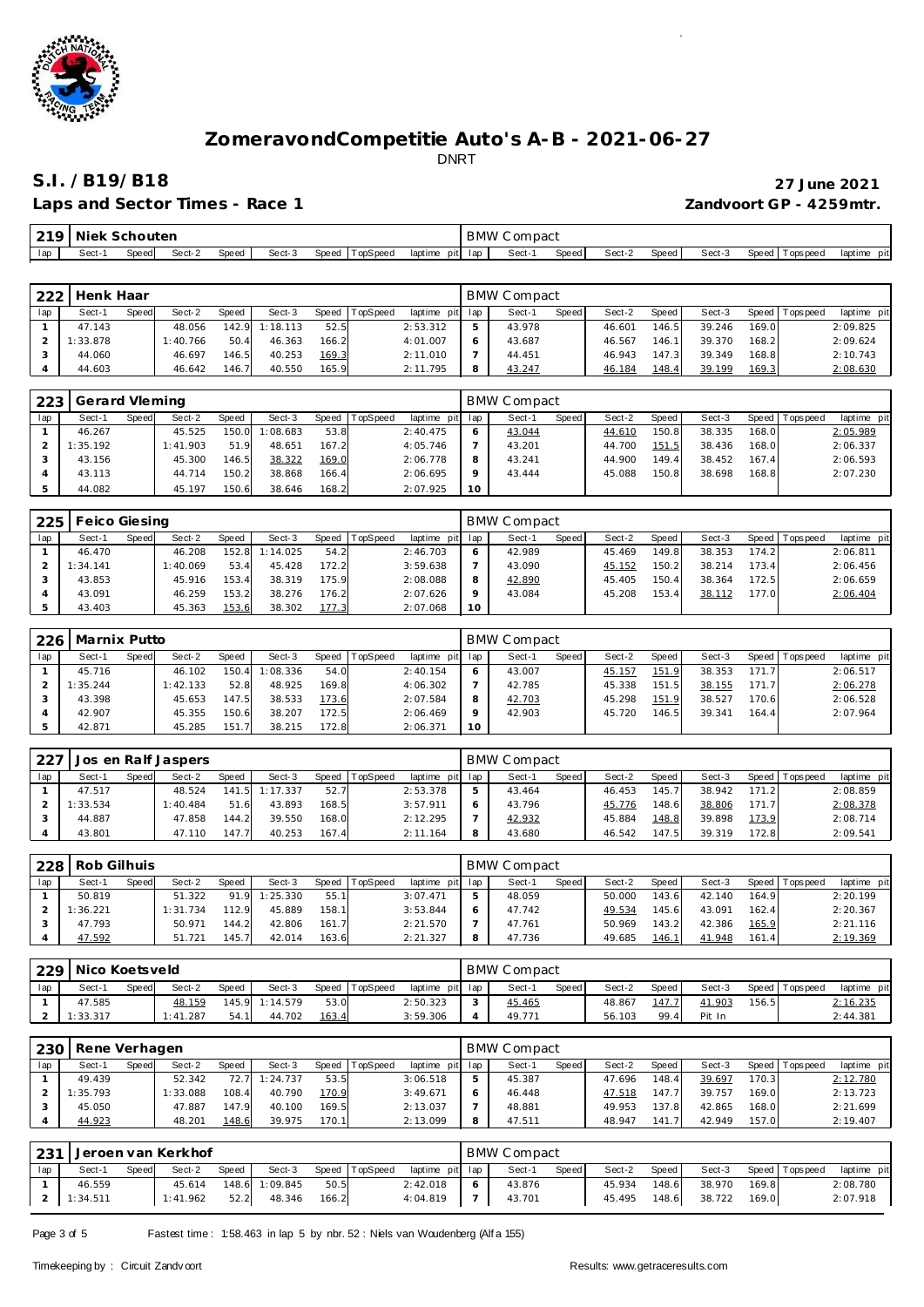

## **S.I. /B19/B18 27 June 2021** Laps and Sector Times - Race 1 *Zandvoort GP - 4259mtr.*

|                | 3 44.091 |  | 45.528  149.0  38.732  169.8 |       | $2:08.351$ 8 43.540 |               |              | 44.954 149.6 38.818 168.5 | 2:07.312 |
|----------------|----------|--|------------------------------|-------|---------------------|---------------|--------------|---------------------------|----------|
|                | 4 43.438 |  | 45.063 149.0 38.877          | 168.2 | $2:07.378$ 9        | <u>43.204</u> | 45.496 149.6 | 38.966 166.2              | 2:07.666 |
| 5 <sub>1</sub> | 43.847   |  | 45.201  148.8 <u>38.606</u>  | 170.3 | $2:07.654$ 10       |               |              |                           |          |

| 232 | Rene Kalff |       |          |       |          |       |          |             |     | <b>BMW Compact</b> |       |        |        |        |         |             |             |
|-----|------------|-------|----------|-------|----------|-------|----------|-------------|-----|--------------------|-------|--------|--------|--------|---------|-------------|-------------|
| lap | Sect-1     | Speed | Sect-2   | Speed | Sect-3   | Speed | TopSpeed | laptime pit | lap | Sect-1             | Speed | Sect-2 | Speed  | Sect-3 | Speed I | T ops pee d | laptime pit |
|     | 48.068     |       | 48.477   | 118.0 | 1:18.074 | 54.4  |          | 2:54.619    | 5   | 43.819             |       | 46.339 | 149.4  | 39.369 | 169.0   |             | 2:09.527    |
|     | 1:33.843   |       | 1:40.714 | 51.0  | 43.795   | 166.7 |          | 3:58.352    | 6   | 43.830             |       | 46.543 | 147.71 | 40.026 | 162.7   |             | 2:10.399    |
|     | 44.482     |       | 46.814   | 148.8 | 39.988   | 167.4 |          | 2:11.284    |     | 45.797             |       | 46.551 | 145.9  | 39.170 | 167.7   |             | 2:11.518    |
|     | 44.257     |       | 46.884   | 148.8 | 39.339   | 169.8 |          | 2:10.480    | 8   | 43.819             |       | 46.210 | 148.1  | 39.910 | 165.9   |             | 2:09.939    |

| 237 |          |       | Sebastian Danicska |       |          |       |          |                 | <b>BMW Compact</b> |       |          |       |        |       |                 |             |
|-----|----------|-------|--------------------|-------|----------|-------|----------|-----------------|--------------------|-------|----------|-------|--------|-------|-----------------|-------------|
| lap | Sect-1   | Speed | Sect-2             | Speed | Sect-3   | Speed | TopSpeed | laptime pit lap | Sect-1             | Speed | Sect-2   | Speed | Sect-3 |       | Speed Tops peed | laptime pit |
|     | 48.616   |       | 51.459             | 77 11 | 1:26.182 | 53.6  |          | 3:06.257        | 47.789             |       | 49.851   | 136.0 | 41.489 | 167.4 |                 | 2:19.129    |
|     | 1:35.950 |       | 1:33.725           | 99.6  | 43.155   | 163.9 |          | 3:52.830        | 45.767             |       | 1:04.757 | 131.2 | 43.259 | 151.9 |                 | 2:33.783    |
|     | 46.799   |       | 49.326             | 137.6 | 41.232   | 167.2 |          | 2:17.357        | 48.474             |       | 50.442   | 142.9 | 41.607 | 164.1 |                 | 2:20.523    |
|     | 45.450   |       | 49.221             | 141.5 | 41.725   | 164.4 |          | 2:16.396        | 45.682             |       | 49.329   | 142.9 | 41.053 | 164.6 |                 | 2:16.064    |

| 238 | Nick Koetsveld |       |          |       |          |        |          |                 |         | BMW Compact |       |        |                    |        |       |                 |             |
|-----|----------------|-------|----------|-------|----------|--------|----------|-----------------|---------|-------------|-------|--------|--------------------|--------|-------|-----------------|-------------|
| lap | Sect-1         | Speed | Sect-2   | Speed | Sect-3   | Speed  | TopSpeed | laptime pit lap |         | Sect-1      | Speed | Sect-2 | Speed              | Sect-3 |       | Speed Tops peed | laptime pit |
|     | 46.819         |       | 45.861   | 150.4 | 1:13.788 | 54.5   |          | 2:46.468        | $\circ$ | 43.123      |       | 45.772 | 149.6              | 38.770 | 169.5 |                 | 2:07.665    |
|     | 1:33.510       |       | 1:40.661 | 54.0  | 45.614   | 170.11 |          | 3:59.785        |         | 43.290      |       | 45.482 | 150.4 <sub>1</sub> | 38.708 | 168.5 |                 | 2:07.480    |
|     | 44.662         |       | 45.657   | 150.2 | 38.612   | 168.0  |          | 2:08.931        | 8       | 43.245      |       | 45.401 | 150.4              | 39.080 | 167.4 |                 | 2:07.726    |
|     | 43.705         |       | 46.010   | 151.5 | 38.535   | 172.2  |          | 2:08.250        | $\circ$ | 43.219      |       | 45.472 | 150.4 <sub>1</sub> | 38.712 | 167.7 |                 | 2:07.403    |
|     | 43.051         |       | 45.443   | 151.0 | 38.468   | 172.5  |          | 2:06.962        | 10      |             |       |        |                    |        |       |                 |             |

| 239 |          |       | Peter Mastenbroek |              |          |       |          |                 |   | <b>BMW Compact</b> |       |        |       |        |       |                 |             |
|-----|----------|-------|-------------------|--------------|----------|-------|----------|-----------------|---|--------------------|-------|--------|-------|--------|-------|-----------------|-------------|
| lap | Sect-1   | Speed | Sect-2            | <b>Speed</b> | Sect-3   | Speed | TopSpeed | laptime pit lap |   | Sect-1             | Speed | Sect-2 | Speed | Sect-3 |       | Speed Tops peed | laptime pit |
|     | 49.354   |       | 46.946            | 149.8        | 1:16.923 | 52.5  |          | 2:53.223        | ь | 43.564             |       | 45.950 | 149.4 | 39.047 | 174.5 |                 | 2:08.561    |
|     | 1:33.849 |       | I: 40.653         | 50.5         | 45.855   | 170.3 |          | 4:00.357        |   | 43.208             |       | 45.462 | 150.8 | 38.970 | 172.0 |                 | 2:07.640    |
|     | 43.581   |       | 45.886            | 149.6        | 39.376   | 172.5 |          | 2:08.843        |   | 43.197             |       | 45.366 | 151.0 | 39.034 | 169.8 |                 | 2:07.597    |
|     | 43.783   |       | 47.105            | 151.5        | 40.465   | 173.4 |          | 2:11.353        | 8 | 45.042             |       | 46.183 | 149.4 | 39.600 | 170.6 |                 | 2:10.825    |

| 258 |          |       | Pim & Marc Weytens |       |          |           |          |                 |    | Alfa 75 |       |        |       |        |       |                 |             |
|-----|----------|-------|--------------------|-------|----------|-----------|----------|-----------------|----|---------|-------|--------|-------|--------|-------|-----------------|-------------|
| lap | Sect-1   | Speed | Sect-2             | Speed | Sect-3   | Speed   T | TopSpeed | laptime pit lap |    | Sect-1  | Speed | Sect-2 | Speed | Sect-3 |       | Speed Tops peed | laptime pit |
|     | 50.476   |       | 46.676             | 154.7 | 39.156   | 176.5     |          | 2:16.308        |    | 42.393  |       | 44.728 | 157.9 | 36.931 | 177.6 |                 | 2:04.052    |
|     | 1:04.610 |       | 1:28.669           | 58.5  | 1:18.088 | 57.9      |          | 3:51.367        |    | 42.356  |       | 45.823 | 151.7 | 36.688 | 175.6 |                 | 2:04.867    |
|     | 1:13.217 |       | 45.645             | 154.9 | 37.830   | 173.4     |          | 2:36.692        |    | 41.921  |       | 43.067 | 157.9 | 36.918 | 175.9 |                 | 2:01.906    |
|     | 43.070   |       | 44.056             | 160.5 | 37.831   | 175.6     |          | 2:04.957        |    | 40.992  |       | 45.974 | 145.7 | 37.167 | 170.9 |                 | 2:04.133    |
|     | 41.917   |       | 43.915             | 159.1 | 37.309   | 172.5     |          | 2:03.141        | 10 |         |       |        |       |        |       |                 |             |

| 259 |          |       | Harry - Wessel Vis |       |          |       |          |                 | <b>BMW Compact</b> |              |        |       |        |       |                 |             |
|-----|----------|-------|--------------------|-------|----------|-------|----------|-----------------|--------------------|--------------|--------|-------|--------|-------|-----------------|-------------|
| lap | Sect-1   | Speed | Sect-2             | Speed | Sect-3   | Speed | TopSpeed | laptime pit lap | Sect-1             | <b>Speed</b> | Sect-2 | Speed | Sect-3 |       | Speed Tops peed | laptime pit |
|     | 48.385   |       | 49.068             | 106.4 | 1:23.923 | 50.5  |          | 3:01.376        | 44.247             |              | 46.782 | 148.8 | 39.101 | 172.8 |                 | 2:10.130    |
|     | 1:35.777 |       | 1:36.155           | 82.9  | 41.167   | 172.0 |          | 3:53.099        | 43.754             |              | 46.703 | 148.6 | 40.257 | 174.5 |                 | 2:10.714    |
|     | 44.026   |       | 46.703             | 149.8 | 40.268   | 172.2 |          | 2:10.997        | 43.910             |              | 46.407 | 148.8 | 39.144 | 174.5 |                 | 2:09.461    |
|     | 44.526   |       | 46.666             | 148.4 | 40.318   | 172.0 |          | 2:11.510        | 43.481             |              | 46.640 | 149.6 | 39.006 | 172.8 |                 | 2:09.127    |

| 264 | Bart Bernasco |       |          |       |        |       |          |                 | <b>BMW Compact</b> |              |        |                      |        |       |                 |             |
|-----|---------------|-------|----------|-------|--------|-------|----------|-----------------|--------------------|--------------|--------|----------------------|--------|-------|-----------------|-------------|
| lap | Sect-1        | Speed | Sect-2   | Speed | Sect-3 | Speed | TopSpeed | laptime pit lap | Sect-1             | <b>Speed</b> | Sect-2 | Speed                | Sect-3 |       | Speed Tops peed | laptime pit |
|     | 49.329        |       | 51.959   | 77.2  | 24.957 | 53.2  |          | 3:06.245        | 48.413             |              | 49.953 | 136.4 <sub>1</sub>   | 41.696 | 164.9 |                 | 2:20.062    |
|     | 1:36.127      |       | 1:32.210 | 110.9 | 42.310 | 163.6 |          | 3:50.647        | 47.034             |              | 50.373 | 141<br>$\mathcal{L}$ | 42.740 | 158.8 |                 | 2:20.147    |
|     | 47.208        |       | 49.607   | 140.6 | 41.836 | 162.4 |          | 2:18.651        | 47.541             |              | 49.289 | 140.4                | 42.015 | 162.2 |                 | 2:18.845    |
|     | 47.939        |       | 49.335   | 140.6 | 42.287 | 161.0 |          | 2:19.561        | 47.264             |              | 49.257 | 142.5                | 42.027 | 162.9 |                 | 2:18.548    |

|     | 288   Max Nijhof - Alex von Mozer |       |          |       |                |       |                |                 |  | <b>BMW Compact</b> |       |        |         |        |       |                   |             |  |  |  |
|-----|-----------------------------------|-------|----------|-------|----------------|-------|----------------|-----------------|--|--------------------|-------|--------|---------|--------|-------|-------------------|-------------|--|--|--|
| lap | Sect-1                            | Speed | Sect-2   | Speed | Sect-3         |       | Speed TopSpeed | laptime pit lap |  | Sect-1             | Speed | Sect-2 | Speed I | Sect-3 |       | Speed   Tops peed | laptime pit |  |  |  |
|     | 47.413                            |       | 48.075   |       | 142.1 1:17.897 | 52.3  |                | 2:53.385        |  | 43.614             |       | 46.282 | 151.0   | 39.466 | 168.5 |                   | 2:09.362    |  |  |  |
|     | 1:33.802                          |       | 1:40.445 | 51.3  | 42.981         | 172.5 |                | 3:57.228        |  | 44.205             |       | 46.257 | 151.5   | 38.969 | 170.1 |                   | 2:09.431    |  |  |  |
|     | 44.302                            |       | 46.396   | 151.5 | 39.119         | 169.5 |                | 2:09.817        |  | 43.439             |       | 46.578 | 151.3   | 39.129 | 169.3 |                   | 2:09.146    |  |  |  |
|     | 43.674                            |       | 46.301   | 151.3 | 39.432         | 171.4 |                | 2:09.407        |  | 46.204             |       | 46.198 | 151.9   | 39.807 | 169.8 |                   | 2:12.209    |  |  |  |